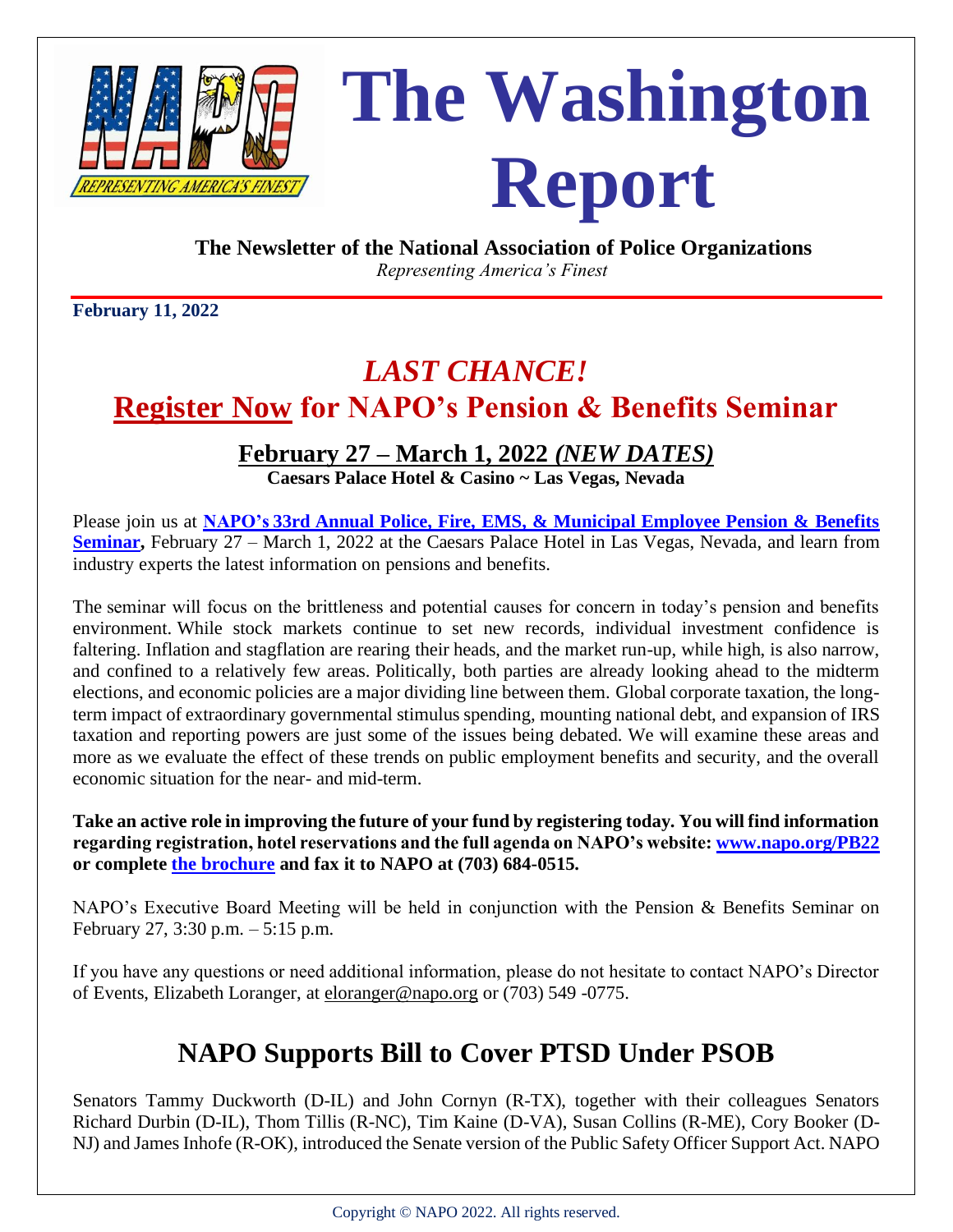worked closely with Senator Duckworth on the legislation, which would make post-traumatic stress disorder (PTSD) a line of duty injury under the Public Safety Officers' Benefits (PSOB) Program and ensure that officers who suffer from PTSD and those who take or attempt to take their own life as a result of on-duty trauma will be eligible under the program. The bill would also cover officers who die by trauma-linked suicide by directing the PSOB Program to presume that suicides are a result of job duties in certain circumstances, such as a mass casualty event, where there is evidence that PTSD would be a cause of the trauma.

According to [Blue H.E.L.P.,](https://bluehelp.org/) 153 current or active-duty officers died by suicide in 2021, and in 2020, there were 177 officer suicides. 19 officers have taken their own lives so far this year. These are just the numbers that are reported and tracked. Additionally, according to the National Study of Police Suicides, officers are 2.5 times more likely to die from suicides than from homicides, a sobering statistic.

State and local law enforcement officers are our nation's first responders. They respond to our country's greatest tragedies as well as violent and abhorrent crimes that unfortunately occur with some frequency in our neighborhoods. They have seen and experienced horrors that they cannot forget, yet they still put their lives on the line every day to protect and serve our communities. These stresses and strains of the job have a direct impact on an officers' mental wellbeing, and agencies are only now working to ensure officers have access to the resources they need to address their emotional and mental health. It is time to recognize PTSD as a line of duty injury.

As we, as a country, have so far largely failed to provide officers with the mental health services necessary to protect their mental wellbeing, it is only right that we make certain their families are taken care of after such a tragic loss. We look forward to working with Senators Duckworth and Cornyn to move the Public Safety Officer Support Act forward.

#### **NAPO Participates in Press Conference on Violent Crime Rates**

On February 9, NAPO participated in a press conference with Representatives Val Demings (D-FL), Josh Gottheimer (D-NJ), Robin Kelly (D-IL), Dwight Evans (D-PA), Adriano Espaillat (D-NY) and Tom O'Halleran (D-IL) on the need to address the national increase in violent crime and support law enforcement. The press conference highlighted two NAPO supported bills, the VICTIM Act (H.R. 5768) and the Invest to Protect Act (H.R. 6448).

The VICTIM Act would establish a grant program at the Department of Justice (DOJ) to help state, tribal, and local law enforcement agencies improve their clearance rates for homicides and non-fatal shootings. The grant funding can be used to hire additional detectives, officers, and personnel to support efforts to improve clearance rates as well as train detectives and police personnel to investigate, solve, and respond to homicides and non-fatal shootings.

The Invest to Protect Act would create a broad grant program through the DOJ specifically for small state, local or tribal law enforcement agencies that will give them resources to help them train their officers, implement or expand body-worn camera programs, provide mental health resources for their officers, and retain and hire officers.

Over the past two years, homicides have jumped nearly 40 percent. Police departments across the country are fighting to contain the increase in violent crime, but they are understaffed, under-resourced and struggling to hire and retain good, qualified officers. Both the VICTIM Act and the Invest to Protect Act will help address these issues by supplying much needed grant funding to ensure law enforcement departments large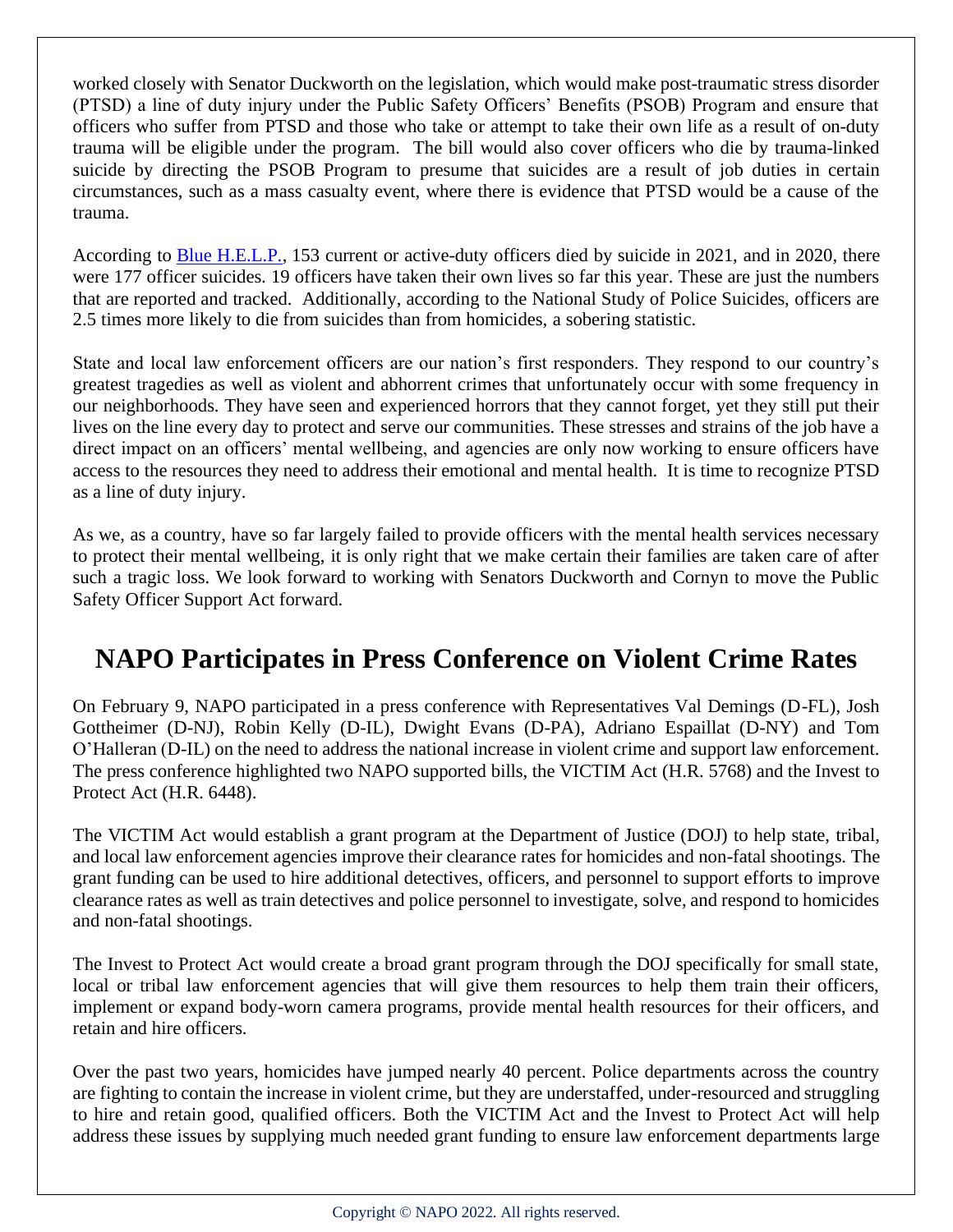and small and their officers have access to the support and resources necessary to serve and protect their communities safely and effectively.

In our statement, NAPO spoke of our support for these two important bills and urged that any strategy to fight violent crime includes deterring violence against our nation's law enforcement officers. We called on Congress to act to make it a federal crime to violently attack a state or local law enforcement officer and ensure the safety of our officers as they work to keep our streets safe.

NAPO thanks Representatives Demings and Gottheimer and all the Members of Congress who stood with us at the press conference for their leadership and commitment to supporting law enforcement and the work our officers do.

#### **Senate Judiciary Approves Bill Targeting Online Child Exploitation**

The Senate Judiciary Committee unanimously approved the Eliminating Abusive and Rampant Neglect of Interactive Technologies (EARN IT) Act of 2022, S. 3538, on February 10. NAPO supports this legislation, introduced by Senators Lindsey Graham (R-SC) and Richard Blumenthal (D-CT), which would create the National Commission on Online Child Sexual Exploitation Prevention to standardize enforcement of online child sexual exploitation laws and help prevent and reduce child exploitation.

The National Center for Missing and Exploited Children's (NCMEC) CyberTipline received 21.7 million reports in 2020 of apparent child sexual abuse images, suspected "sextortion", child sex trafficking and child sexual molestation, a 28 percent increase from 2019. Unfortunately, Section 230 of the Communications Decency Act (CDA) inadvertently gives broad criminal immunity to websites and email service providers (ESPs) that enable sex trafficking. This significantly hampers law enforcement's ability to enforce state trafficking laws against such websites.

The EARN IT Act addresses this issue by amending Section 230 to allow companies to be held civilly and criminally liable at the state and federal levels for known violations related to child sexual abuse material. It establishes a National Commission on Online Child Sexual Exploitation Prevention to recommend best practices related to preventing, reducing and responding to online child sexual exploitation. This legislation holds companies accountable for the content on their websites and creates consistency that bolsters the enforcement of laws against child sexual abuse materials.

The bill is facing steep opposition from tech companies that do not want to see their Section 230 protections eroded. Although the Act was unanimously approved by the Committee, several Committee members raised concerns during markup that it would punish companies acting in good faith. Those Senators support the intent of the bill but believe more work must be done before it passes.

While the EARN IT Act does not address the issue of encryption, which is a significant impediment to law enforcement's fight against online child sexual exploitation, NAPO believes it is an important step forward to protecting our nation's children online.

NAPO looks forward to working with Senators Graham and Blumenthal to pass this important legislation and ensure law enforcement is given every tool available to deter and address online child sexual exploitation.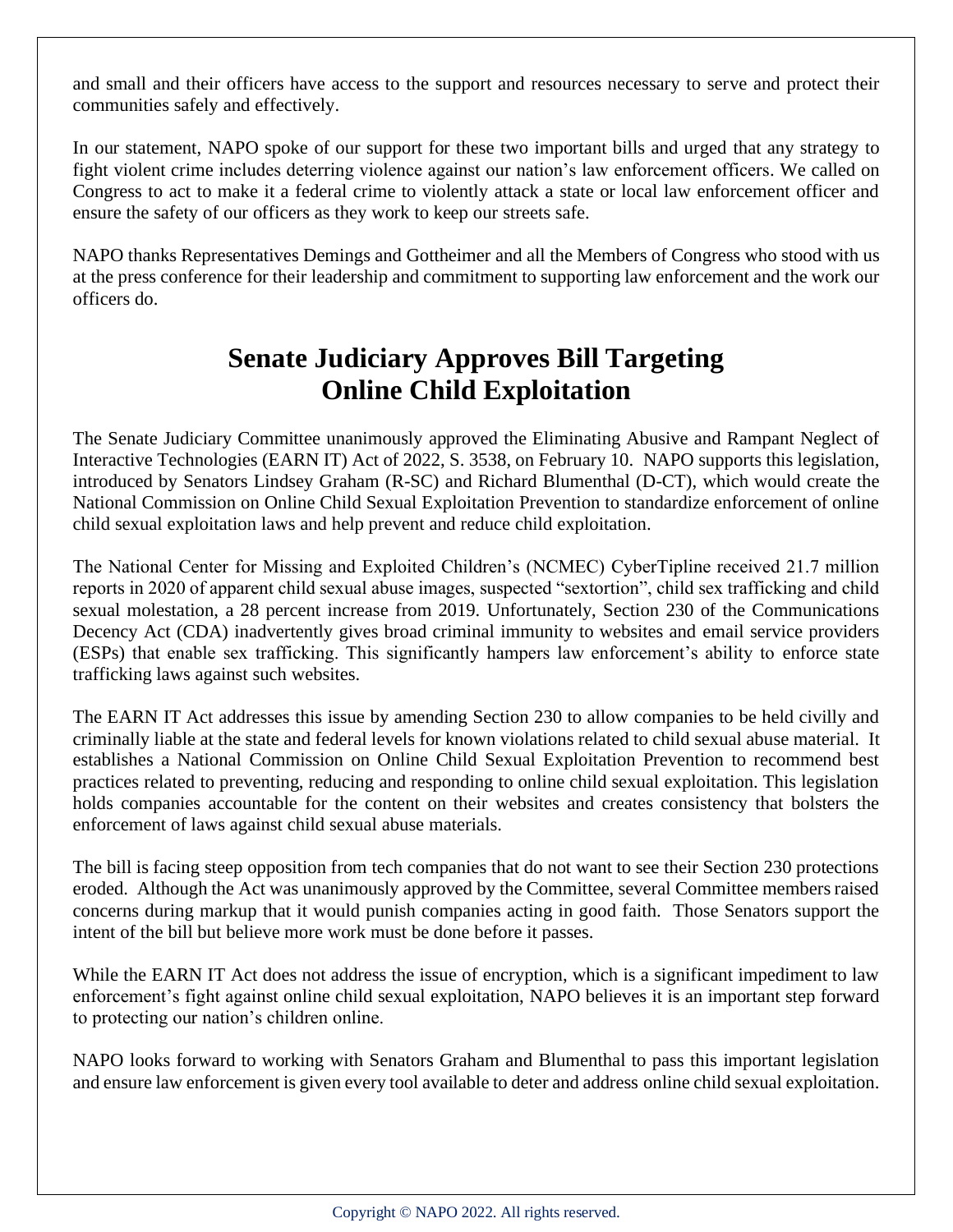#### **NAPO on the Hill: Keeping First Responder Disability Compensation Tax-Free**

NAPO spoke with staff of Senator Steve Daines (R-MT) about moving forward the Putting First Responders First Act (S. 1618) and raising awareness for the necessity of the bill. This important bill would codify existing IRS regulations making service-connected disability compensation exempt from Federal income taxes. Senator Daines is the sponsor of the bill and a member of the Senate Finance Committee which has jurisdiction over the Putting First Responders First Act.

In 1985, the IRS clarified in the IRS Revenue Ruling 85-105 that service-connected disability compensation for first responders is tax-exempt. Unfortunately, many auditors and first responders are not aware of this tax benefit and the first responders, who gave up so much in the line of duty, end up paying the tax unnecessarily or being audited for taking advantage of the tax exemption. By codifying the Revenue Ruling, the Putting First Responders First Act would clarify the ruling and help ensure first responders' injury-related compensation is tax-exempt.

Importantly, this legislation makes the tax-exempt status of the compensation permanent. Currently, injuryrelated compensation becomes taxable once the first responder reaches their original retirement age, which places a large financial burden on officers who have been living on a limited income. Providing permanent tax relief for those who were disabled serving their country and communities is the right thing to do to honor their sacrifice.

The House Ways and Means Committee included language from the Putting First Responders First Act into the Securing a Strong Retirement Act (H.R. 2954) that would codify the existing IRS regulations, but it did not include the provision that would make the tax-exempt status permanent. While NAPO is disappointed the that both provisions were not included, we support the bill and appreciate the step forward. We will continue to work with the Committee to protect the tax-exempt status of first responder service-connected disability compensation.

The Securing a Strong Retirement Act was approved by the Committee in May 2021. Ways and Means Chairman Richard Neal (D-MA) hopes to move the Securing a Strong Retirement Act on the House floor as soon as practicable.

The Senate Finance Committee is working on its own version of the Securing a Strong Retirement Act, and we are working to get the full text of the Putting First Responders First Act included as well as a fix to the HELPS Retirees provision. We continue to work with Committee staff and fellow stakeholders to move these two provisions forward.

#### **NAPO on the Hill: HELPS Retirees Fix**

NAPO, together with our public safety pension partners, continues to push legislative language that would enhance and address issues with the HELPS Retirees provision of the Pension Protection Act of 2006. We are working with the Senate Finance Committee to move this issue forward in the hopes that it will be included in a bipartisan retirement package the Committee will soon be considering. Our latest efforts are focused on ensuring the Senate Finance Committee staff understands the importance of fixing and augmenting the HELPS Retirees provision.